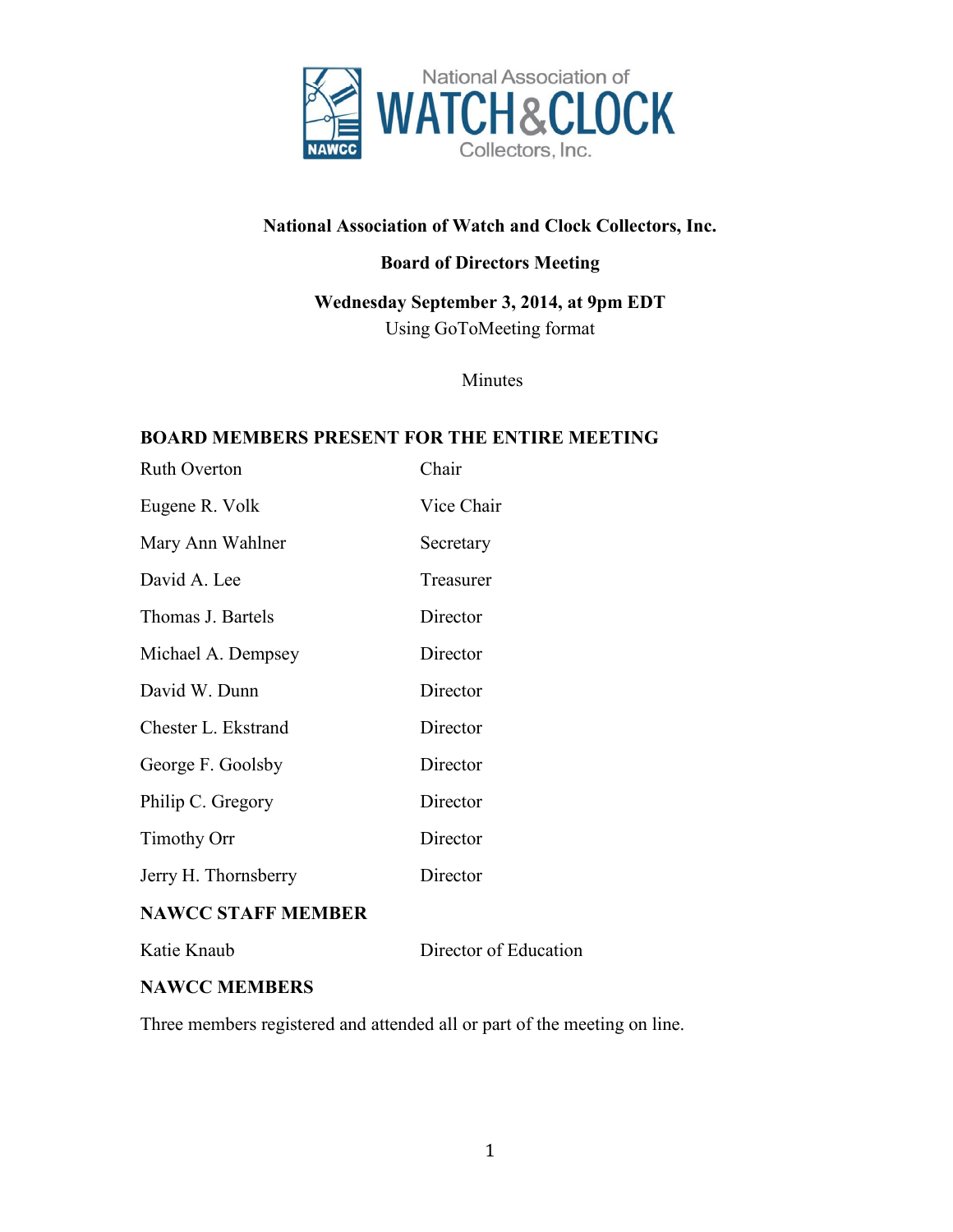### **CALL TO ORDER September 23, 2014**

With a quorum established, Chair Ruth Overton called the meeting of the Board of Directors of the National Association of Watch and Clock Collectors to order at 9:04 pm EDT.

Chair Overton made the following announcements:

•All voting will be by roll call.

•Directors wishing to speak must receive permission from the Chair.

•Vice Chairman Volk will assume control of the meeting should the Chair lose connection.

•There are three additions to the agenda which will be taken up under New Business: a) appointment of a Symposium Chair, b) correction of a signature motion, 3) approval of the 2014-2016 Vision Plan.

Due to the extensive list of motions to be made, debate will be limited to one minute each, with one minute additional minute if necessary.

**MOTION:** Made by Secretary Wahlner, seconded by Director Bartels: That the Board approves the agenda, as amended, to include all expected business.

**Motion carried**. Voting Yea: Bartels, Dempsey, Dunn, Ekstrand, Goolsby, Gregory, Lee, Orr, Overton, Thornsberry, Volk, Wahlner. Voting Nay: None: Absent: None.

**MOTION:** Made by Secretary Wahlner, seconded by Vice Chair Volk: That the Board approve the Minutes of the July 2014 Board Meeting.

**Motion carried**. Voting Yea: Bartels, Dempsey, Dunn, Ekstrand, Goolsby, Gregory, Lee, Orr, Overton, Thornsberry, Volk, Wahlner. Voting Nay: None: Absent: None.

**MOTION:** Made by Secretary Wahlner, seconded by Director Thornberry: That the following addition be made at the end of Standing Rule, Article XV National Conventions and Regional Meetings, Section 2 Scheduling, (a) Schedule conflict avoidance: "Requests to hold Regionals on a concurrent date with another Regional shall be evaluated and resolved by the Convention Committee."

NOTE: The section would then read:

#### **Schedule Conflict Avoidance**

The Convention Committee will be responsible for scheduling all regional meetings, national conventions, and symposia to avoid conflicts among these meetings and with religious holidays. Christmas, Easter, Passover, Rosh Hashanah, and Yom Kippur will be excluded from all meeting dates. The Board may designate other religious holidays on an as needed basis. Requests to hold Regionals on a concurrent date with another Regional shall be evaluated and resolved by the Convention Committee.

**Motion carried**. Voting Yea: Bartels, Dempsey, Dunn, Ekstrand, Goolsby, Gregory, Lee, Orr, Overton, Thornsberry, Volk, Wahlner. Voting Nay: None: Absent: None.

**MOTION:** Made by Director Gooslby, seconded by Secretary Wahlner: That the Endowment Campaign budget be revised from the current \$240,000 to \$334,800 per the attached spreadsheet for the period 1/20/13 to 6/20/15.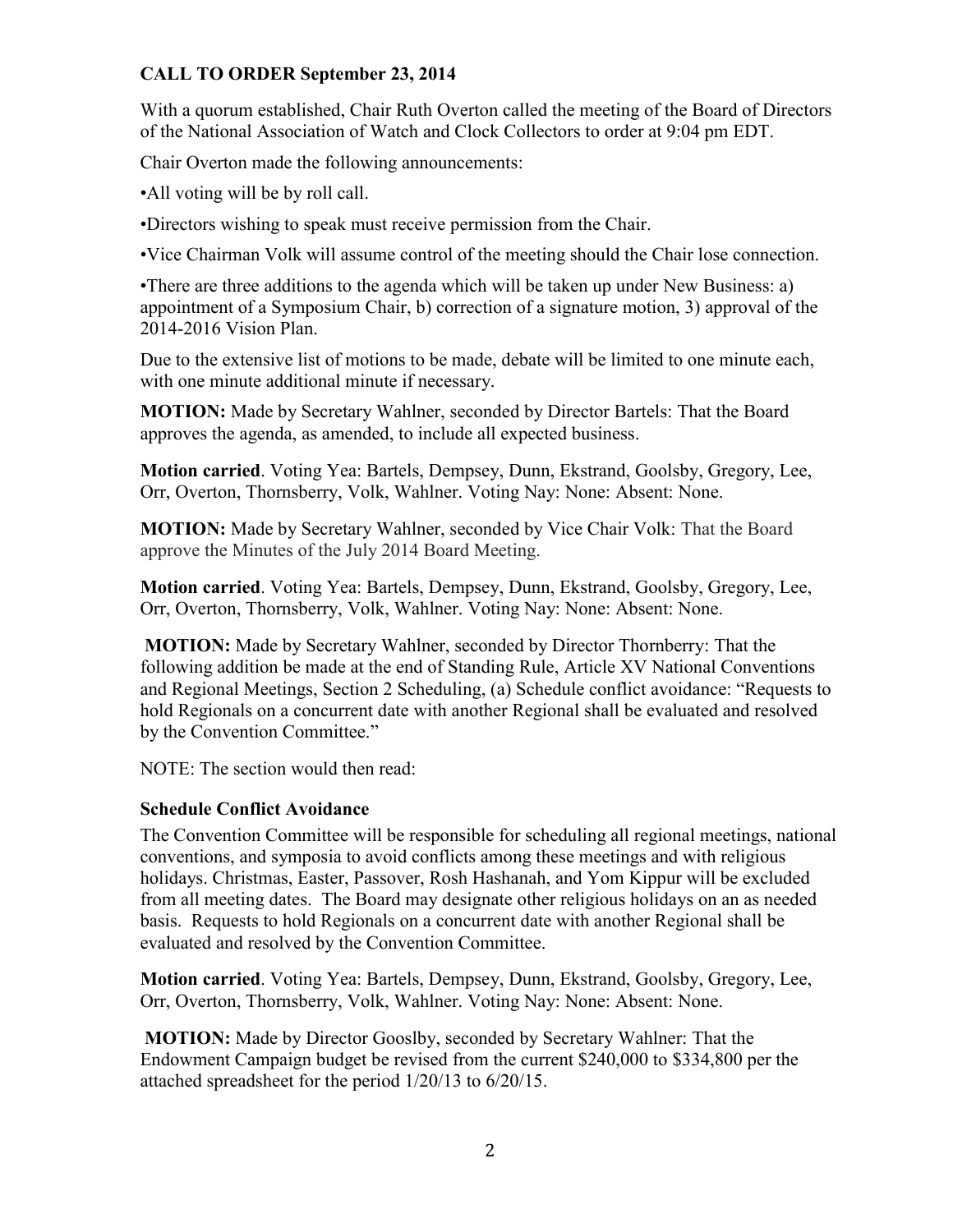**Motion carried**. Voting Yea: Bartels, Dempsey, Dunn, Ekstrand, Goolsby, Gregory, Lee, Orr, Overton, Thornsberry, Volk, Wahlner. Voting Nay: None: Absent: None.

**MOTION:** Made by Treasurer Lee, seconded by Director Dunn: That we move \$100,000 from the Heritage Fund to the Metro account for paying bills related to the Endowment Campaign.

**Motion carried**. Voting Yea: Bartels, Dempsey, Dunn, Ekstrand, Goolsby, Gregory, Lee, Orr, Overton, Thornsberry, Volk, Wahlner. Voting Nay: None: Absent: None.

**MOTION:** Made by Vice Chair Volk, seconded by Director Bartels: That Bob Frishman of Andover, MA. be approved as Chairman of the NAWCC Symposium Committee effective immediately to serve until the June 2015 NAWCC Board Meeting.

**NOTE:** By General Consent it was agreed to a roll call of the members as the electronic poll was not working.

**Motion carried**. Voting Yea: Bartels, Dempsey, Dunn, Ekstrand, Goolsby, Gregory, Lee, Orr, Overton, Thornsberry, Volk, Wahlner. Voting Nay: None: Absent: None.

**MOTION:** Made by Secretary Wahlner, seconded by Vice Chair Volk: To amend the motion "To approve opening the PNC account for the 2015 National Convention with two check signers: Chris Martin, Donna Kalinkiewicz, Chuck Auman or Steve Humphrey. " as adopted on July 23, 2014 by replacing the words "Two check signers' with " any one signature of".

**NOTE:** motion as amended would then read: To approve opening the PNC account for the 2015 National Convention with any one signature of Chris Martin, Donna Kalinkiewicz, Chuck Auman or Steve Humphrey.

**Motion carried**. Voting Yea: Bartels, Dempsey, Dunn, Ekstrand, Goolsby, Gregory, Lee, Orr, Overton, Thornsberry, Volk, Wahlner. Voting Nay: None: Absent: None.

**MOTION:** Made by Director Eckstrand, seconded by Director Dempsey: That the NAWCC Vision Plan 2014-2016, dated 9-3-14 be adopted. To be reviewed at the NAWCC November Meeting.

\_\_\_\_\_\_\_\_\_\_\_\_\_\_\_\_\_\_\_\_\_\_\_\_\_\_\_\_\_\_\_\_\_\_\_\_\_\_\_\_\_\_\_\_\_\_\_\_\_\_\_\_\_\_\_\_\_\_\_\_\_\_\_\_\_\_\_\_\_\_\_\_\_\_\_\_\_\_\_\_\_\_\_\_\_\_\_\_\_\_

**Motion carried**. Voting Yea: Bartels, Dempsey, Dunn, Ekstrand, Goolsby, Gregory, Lee, Orr, Overton, Thornsberry, Wahlner. Voting Nay: Volk: Absent: None.

By **GENERAL** CONSENT it was agreed to hold the next Board Meeting on October 15, 2014 in the electronic Go-To-Meeting format.

Chair Overton made the following announcements:

• Agenda items for the October Board Meeting are due to the Chair and Secretary with supporting documentation no later than October 1, 2014.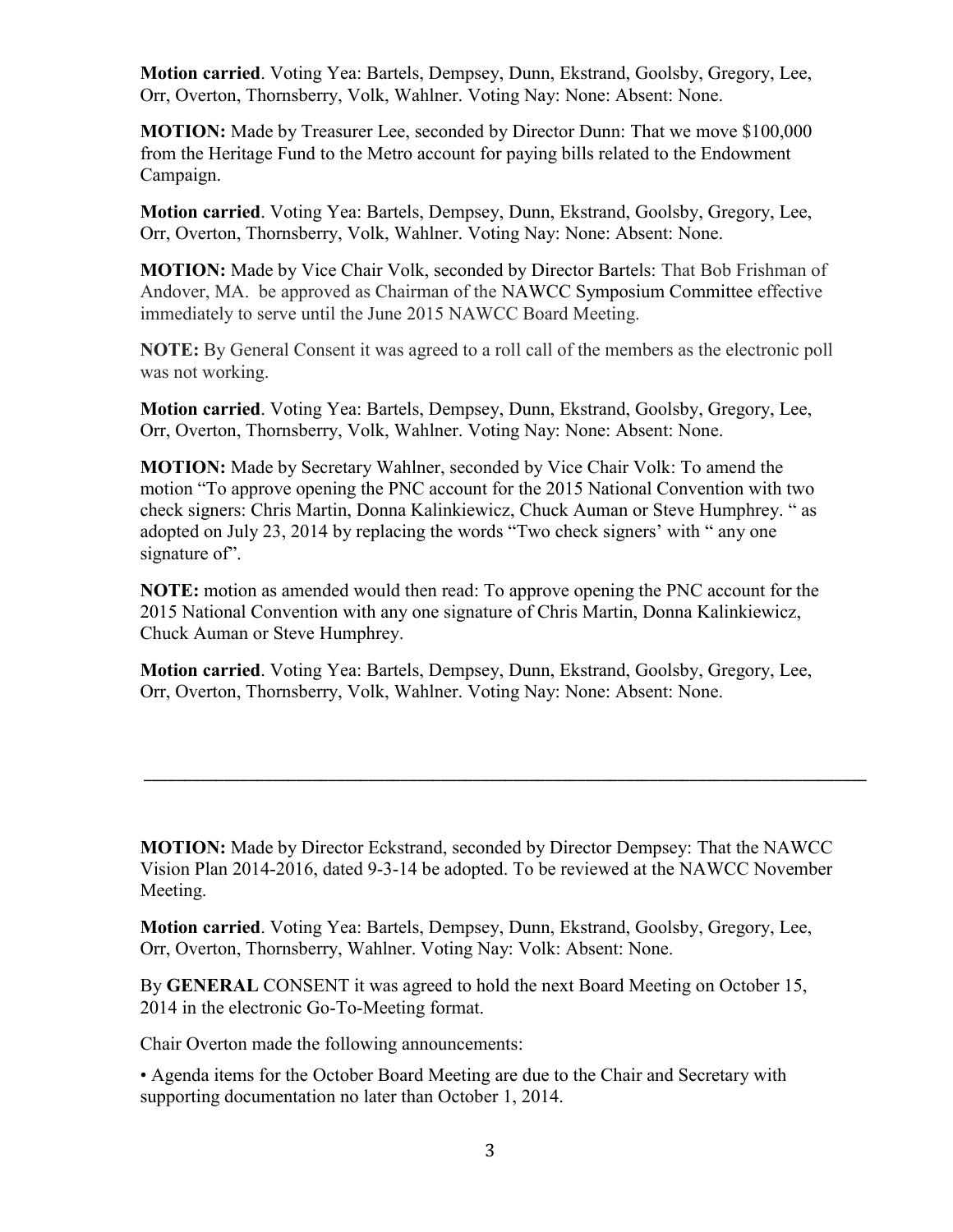• Agenda items for the November Board Meeting are due to the Chair and Secretary with supporting documentation no later than October 1, 2014.

The November NAWCC Board Meeting will be held on November 20,21, and 22, 2014 at Headquarters. Hotel information's will be forthcoming.

**MOTION:** Made by Secretary Wahlner, seconded by Director Dempsey: That the meeting be adjourned.

Without objection the meeting was adjourned at 10:32 EDT.

Mary Ann Wahlner

NAWCC Secretary

Approved October 15, 2014

**NOTE:** Minutes will be posted on the message board under Actions of the Board-Board Materials and Announcements after approval.

**MOTION:**